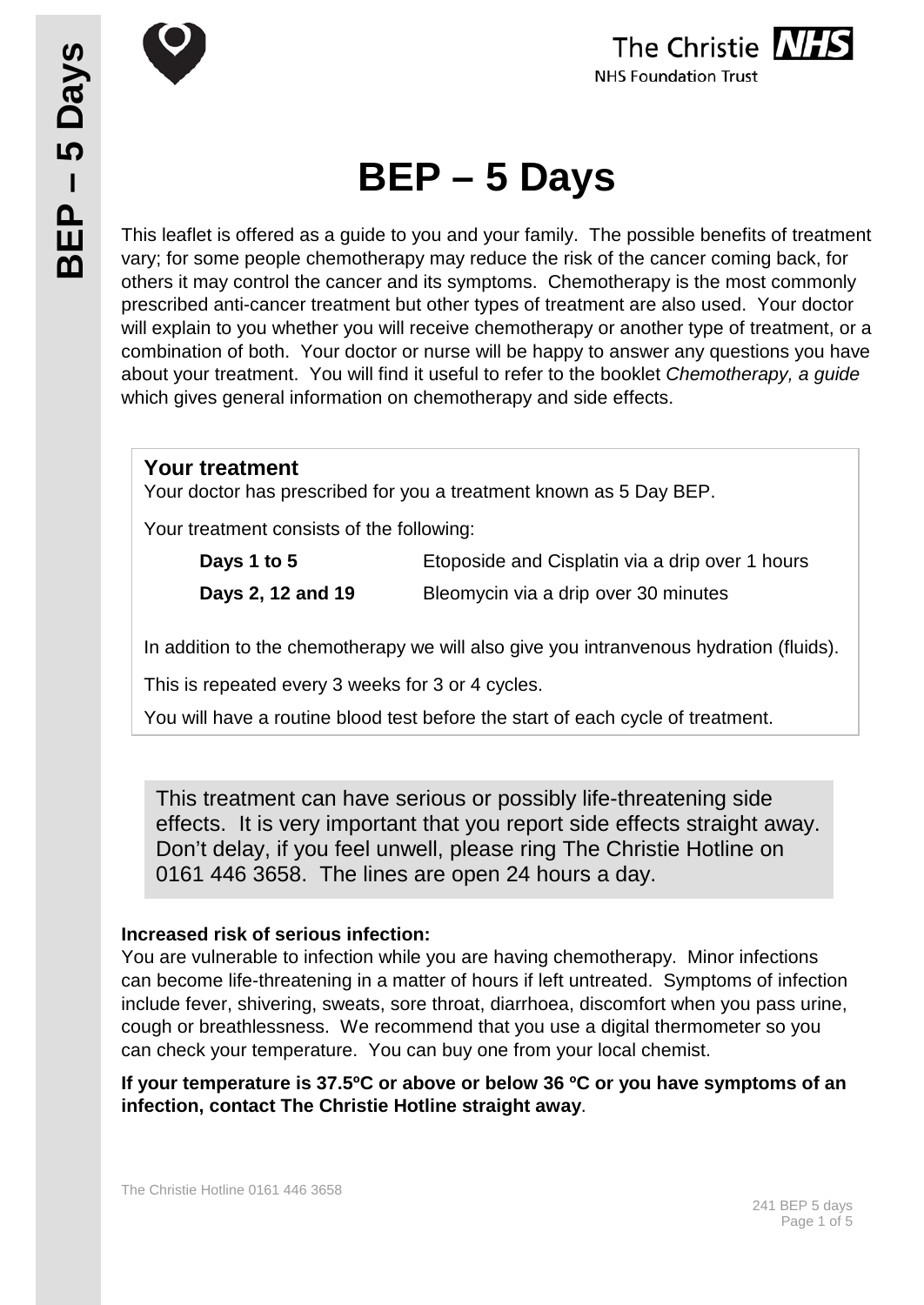# **Possible side effects**

Chemotherapy can cause many different side effects. Some are more likely to occur than others. Everyone is different and not everyone gets all the side effects. Most side effects are usually temporary, but in some rare cases they can be life-threatening. It is important to tell your hospital doctor or nurse about any side effects so they can be monitored and, where possible, treated.

#### **Common side effects (more than 1 in 10)**

#### • **Anaemia (low number of red blood cells)**

While having this treatment you may become anaemic. This may make you feel tired and breathless. Let your doctor or nurse know if these symptoms are a problem. You may need a blood transfusion.

#### • **Bruising or bleeding**

This treatment can reduce the production of platelets which help the blood clot. Let your doctor know if you have any unexplained bruising or bleeding, such as nosebleeds, bloodspots or rashes on the skin, and bleeding gums. You may need a platelet transfusion.

#### • **Nausea and vomiting (sickness)**

The severity of this varies from person to person. Anti-sickness medication may be given along with your chemotherapy to prevent this. You may also be given antisickness tablets to take at home. If you continue to feel or be sick, contact your GP or this hospital, because your anti-sickness medication may need to be changed or increased.

#### • **Lethargy**

Some chemotherapy may make you feel tired and lacking in energy. It can be frustrating when you feel unable to cope with routine tasks. If you do feel tired, take rest and get help with household chores. If necessary, take time off work. Gentle exercise such as walking can be beneficial.

#### • **Tinnitus & high frequency hearing loss**

You may develop tinnitus (ringing in the ears), this sensation should subside when your treatment finishes. Please tell your doctor if this occurs. High frequency hearing loss can also occur with this chemotherapy, this may be permanent.

#### • **Hair loss**

Hair loss is usually total. The hair falls out gradually 10 to 14 days following your first course of treatment. The time scale varies from person to person. Please remember that this is a temporary side effect and your hair will grow back when your treatment is completed. If you would like an appointment with the wig service, this can be arranged for you. Ask the staff for a copy of the *Wig Fitting Service* leaflet.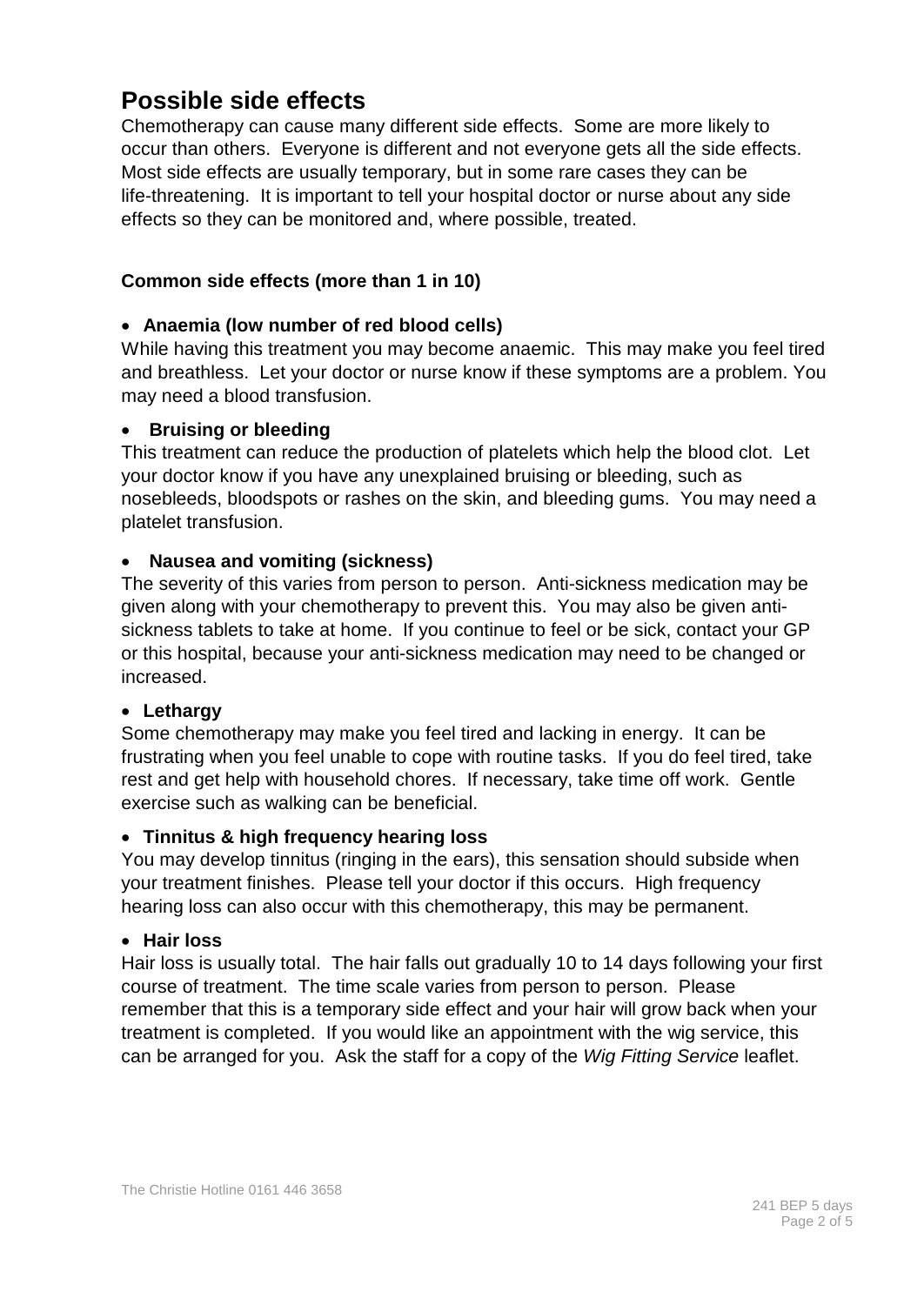#### • **Sore mouth**

Your mouth may become sore or dry, or you may notice small mouth ulcers during this treatment. Drinking plenty of fluids and cleaning your teeth regularly and gently with a soft toothbrush can help to reduce the risk of this happening. We can prescribe a mouthwash for you to use during treatment. You can dilute this with water if your mouth is sore. Ask your doctor or nurse for further advice. There is also general mouth care information in the chemotherapy booklet. If you continue to have a sore mouth, please contact The Christie Hotline.

#### • **Diarrhoea**

If this becomes a problem while you are having treatment, anti-diarrhoea tablets can be bought from a pharmacy or prescribed by your GP for a temporary period until this is resolved. If the problem persists contact this hospital. **If you develop severe diarrhoea it is important to contact this hospital straightaway as this may be a sign of a serious infection. Don't delay!**

#### • **Strange taste**

Occasionally during treatment you may experience a strange taste, sometimes described as metallic or bitter. A strongly flavoured sweet or mint will help to disguise this.

#### • **Skin changes**

If the skin on your **hands and feet becomes sore and fingertips dry and cracked,** contact the hospital straightaway. Tablets and cream can be prescribed to help you. Also, try and keep your hands and feet cool and if possible uncovered, or wear loosefitting cotton socks. You may also develop **ridging of the nails,** this will go when treatment finishes. Some chemotherapy can make **your skin more sensitive to the sun** than usual. Sit in the shade, avoid too much sun and use a high factor sunblock cream. Asian and African-Caribbean people may develop noticeable light patches on their skin.

#### • **Tingling & numbness in the fingers or toes**

This is only usually mild and temporary but sometimes lasts for some time or may become permanent. Please report these symptoms to your doctor on your next hospital visit

#### • **Flu-like symptoms**

Bleomycin may cause flu-like symptoms such as fever, aches and pains and shivering about 3 to 5 hours after it is given. These symptoms are temporary and should go within 12 to 24 hours. Paracetamol will help. If your symptoms are particularly severe, tell your doctor on your next visit.

#### • **Kidney function**

Some chemotherapy such as cisplatin can affect your kidneys. It is important to monitor how your kidneys are working while you are having treatment.

#### **Uncommon side effects (less than 1 in 10)**



#### • **Lung function**

Bleomycin may cause some changes to your lung tissue. You may not be aware of these changes but because of this potential side effect, we will test your lung function both before and after your treatment. **Please report any cough or breathlessness to your doctor without delay.**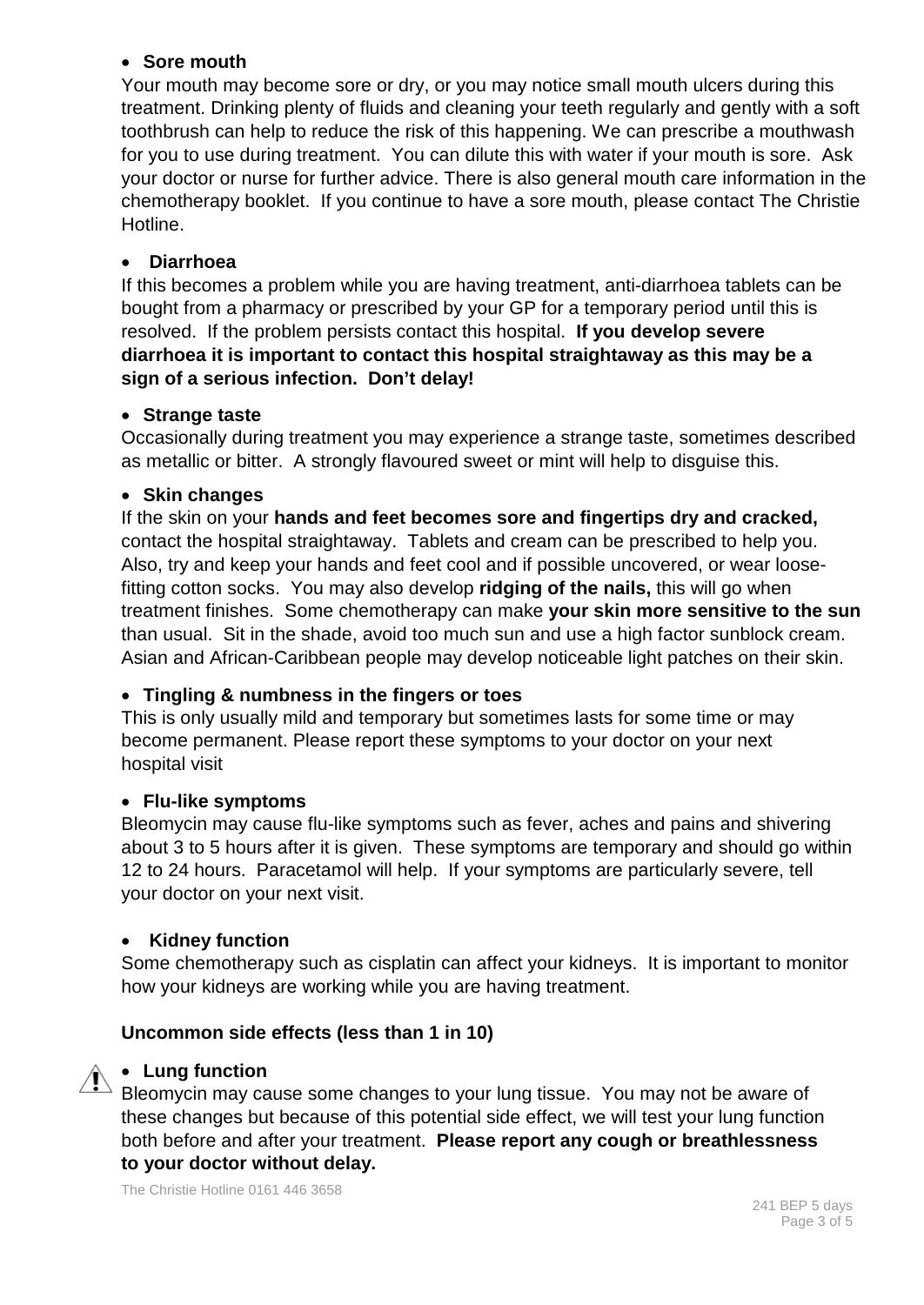#### • **Herbal medicine**

Some herbal medicine including St John's Wort can affect the chemotherapy. You should let your doctor or nurse know if you are taking any herbal medication, complementary or alternative medicines, including vitamins, minerals and medicines purchased over-the-counter.

#### • **Extravasation**

Extravasation is when chemotherapy leaks outside the vein. If you develop redness, soreness or pain at the injection site **at any time** please let us know straightaway.

#### **Serious and potentially life threatening side effects**

In a small proportion of patients chemotherapy can result in very severe side effects which may rarely result in death. The team caring for you will discuss the risk of these side effects with you.

## **Sex, contraception & fertility**

**Protecting your partner and contraception:** We recommend that you or your partner use a condom during sexual intercourse while you are having the course of chemotherapy. Chemotherapy is dangerous to unborn babies and this will also protect you and your partner from any chemotherapy drugs that may be present in semen and in the vagina. If you suspect that you may be pregnant please tell your doctor immediately.

**Fertility:** This chemotherapy may affect your ability to have children. Your doctor or nurse should have discussed this with you. If not, please ask them before you start treatment.

## **Late side effects**

Some side effects may become evident only after a number of years. In reaching any decision with you about treatment, the potential benefit you receive from treatment will be weighed against the risks of serious long term side effects to the heart, lungs, kidneys and bone marrow. With some drugs there is also a small but definite risk of developing another cancer. If any of these problems specifically applies to you, the doctor will discuss these with you and note this on your consent form.